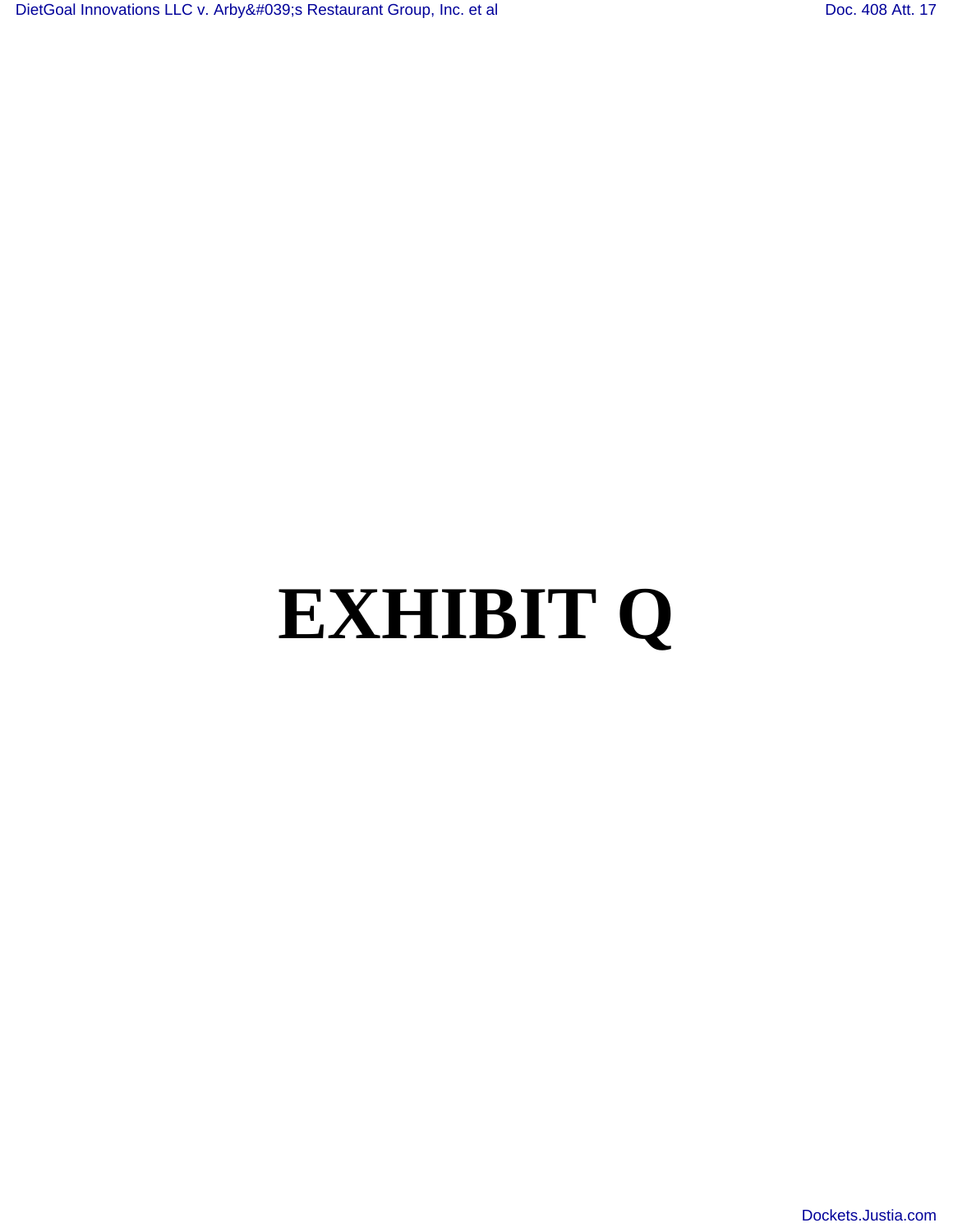<span id="page-1-0"></span>

|                                               | News & Media<br><b>Food &amp; Nutrition</b>                                                            | <b>Gift Cards</b><br>Company                   | [City, State] or [ZIP]                                                         | <b>Find</b>               |                   |
|-----------------------------------------------|--------------------------------------------------------------------------------------------------------|------------------------------------------------|--------------------------------------------------------------------------------|---------------------------|-------------------|
| <b>About Us</b>                               | <b>Careers</b><br><b>Fundraisers</b><br>Print<br>$\triangleright$ Email                                | <b>El Pollo Loco Charities</b><br><b>Share</b> | <b>Franchising</b>                                                             | <b>Investor Relations</b> | <b>Contact Us</b> |
|                                               |                                                                                                        |                                                |                                                                                |                           |                   |
| <b>CAREERS</b>                                | <b>MANAGEMENT APPLICATION PROCESS</b>                                                                  |                                                |                                                                                |                           |                   |
| <b>Restaurant</b><br><b>Opportunities</b>     | To apply online for a restaurant management position, please complete the following steps:             |                                                |                                                                                |                           |                   |
| Management<br><b>Careers</b>                  | 1. Complete On-Line Application or submit your resume below.                                           |                                                | 2. Click the following link and complete the Management Assessment: ASSESSMENT |                           |                   |
| <b>Crew Positions</b>                         | Please indicate the type of position you're interested in and how we can most easily get in touch with |                                                |                                                                                |                           |                   |
| Restaurant<br>Management                      | you.                                                                                                   |                                                |                                                                                |                           |                   |
| <b>Support Center</b><br><b>Opportunities</b> | <b>Personal Information</b>                                                                            |                                                |                                                                                |                           |                   |
| Current                                       | * Position Desired:                                                                                    |                                                |                                                                                |                           |                   |
| <b>Opportunities</b><br><b>Training</b>       | Your Name:                                                                                             |                                                |                                                                                |                           |                   |
| <b>Apply Here</b>                             |                                                                                                        |                                                |                                                                                |                           |                   |
| Crew                                          | Your Address:                                                                                          |                                                |                                                                                |                           |                   |
| <b>Restaurant</b>                             |                                                                                                        |                                                |                                                                                |                           |                   |
| Management                                    | City:                                                                                                  | State:                                         | Zip Code:                                                                      |                           |                   |
| <b>Support Center</b>                         | <b>Phone Number:</b>                                                                                   | E-mail:                                        |                                                                                |                           |                   |
|                                               | <b>Current Position</b>                                                                                |                                                |                                                                                |                           |                   |
|                                               | <b>Current Position/Title:</b>                                                                         |                                                |                                                                                |                           |                   |
|                                               | Company:                                                                                               | <b>Start Date:</b>                             | Salary:                                                                        |                           |                   |
|                                               |                                                                                                        |                                                |                                                                                |                           |                   |
|                                               | Address:                                                                                               |                                                |                                                                                |                           |                   |
|                                               |                                                                                                        |                                                |                                                                                |                           |                   |
|                                               | <b>Previous Employment History</b><br>Position/Title:                                                  |                                                |                                                                                |                           |                   |
|                                               | Company:                                                                                               | <b>Start Date:</b>                             | End Date:<br>Salary:                                                           |                           |                   |
|                                               |                                                                                                        |                                                |                                                                                |                           |                   |
|                                               | Address:                                                                                               |                                                |                                                                                |                           |                   |
|                                               | Position/Title:                                                                                        |                                                |                                                                                |                           |                   |
|                                               |                                                                                                        |                                                |                                                                                |                           |                   |
|                                               | Company:                                                                                               | <b>Start Date:</b>                             | End Date:<br>Salary:                                                           |                           |                   |